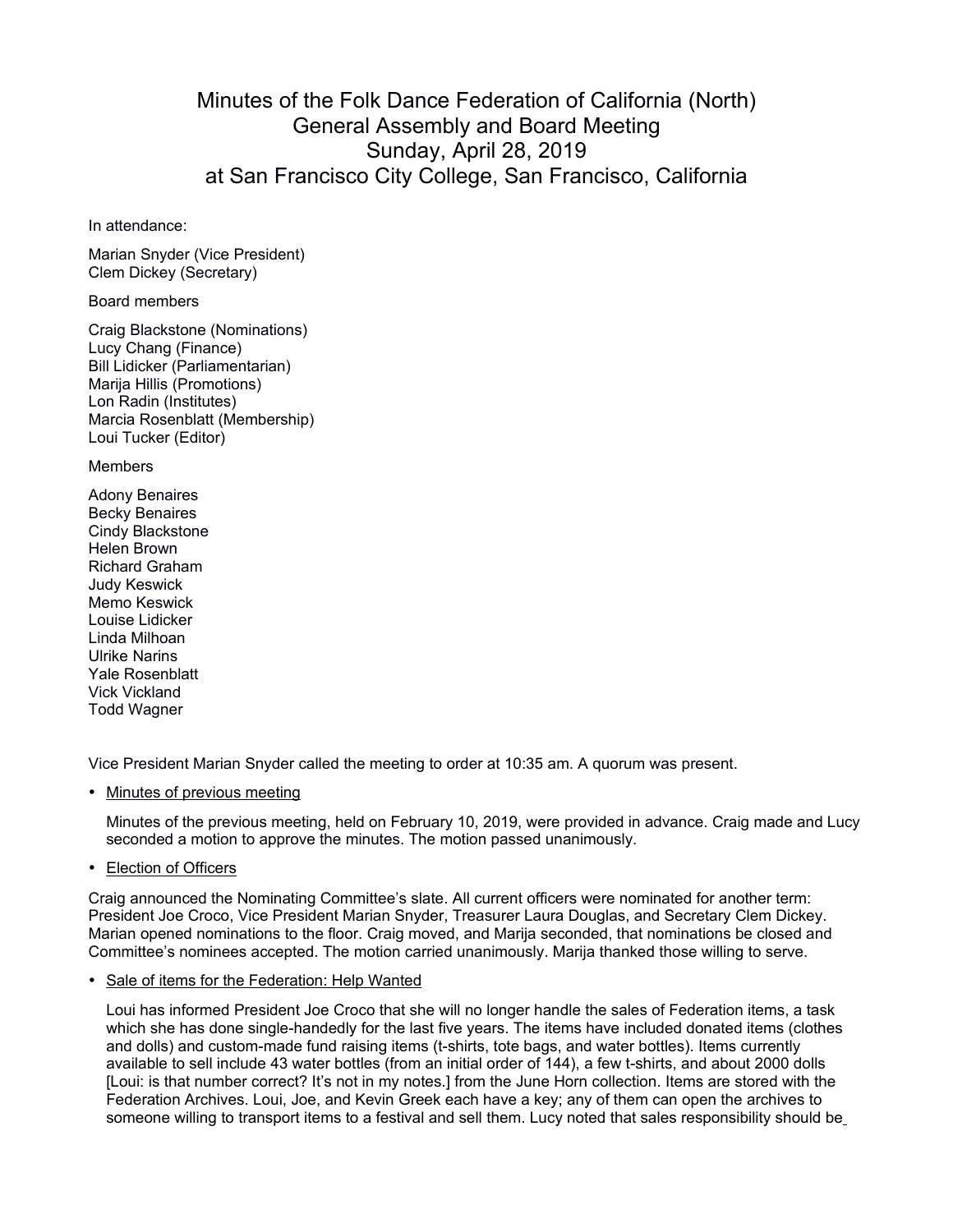assumed by the developer of a specific item (e.g. water bottles). Loui noted that the work could be split by event. Vic suggested selling the dolls on eBay, but Loui replied that even eBay sales take effort. We could send some of the dolls to the Willits dancers, and offer some at Stockton. But Loui noted that the dolls were not a good fit at the Stockton auction; only about  $\mathcal{V}_4$  of the set we sent last year were sold.

• 2019 Officers Ball

Loui suggested "Around the World in 80 Dances" as a possible theme. Loui asked whether we should again use local teachers or search for a "name" teacher. Lucy noted that the last two attempts to schedule "name" teachers (Erica Goldman, Steve Kotansky) had been unsuccessful. Craig noted that as the only sole-Federation (not Club or Council) event, it was good to use Federation teachers.

- 2019 Statewide
- Marian reported on behalf of Joe that Bruce Mitchell sent the Federation a check for \$618.39 to cover Federation expenses and a portion of the profit.
- 2020 Statewide

Loui reported on behalf of Marina Troost. Marina is uncertain which weekend to pick: Memorial Day weekend, or the weekend before or after. None is perfect. Bruce Hamilton will teach; Ahmet Lüleci and Gergana Panova have also been contacted about teaching. Marina would like to have Chubritza as the band, but they cannot make one of the possible dates. The venue is Herman's Sons Hall in Petaluma. It is a classic 1930s hall similar to Veterans Memorial halls. Parking may be an issue.

• Bay Area Dance Week

Kevin Greek was absent, but submitted a written report.

• Treasurer (Laura) – absent, written report included

Lon noted that the report showed only \$11 in interest on roughly \$100,000 on deposit. He suggested that we might want to put some money in a Certificate of Deposit.

• Membership (Marcia) – written report included

Vick asked the total number of members. We have 209 single memberships and 73 family memberships (representing at least 146 people) in the database. On a motion by Craig, seconded by Clem, the membership report, which included four new members, was approved unanimously.

• Editor (Loui)

Loui reported that Joyce Clyde won the most recent embedded *Let's Dance!* contest, correctly identifying Yves Moreau. Loui solicited ideas for future contests.

• Institutes (Lon)

The annual Stockton dance survey is the next project for the Committee. Letter grading, instituted last year, will continue.

• Scholarships (Lucy for Sabine)

Responding to a question from Marian, Lucy said that the deadline for scholarships is 60 days before an event, to allow for time to register. The deadline for Stockton is therefore about the end of May.

• Archives (Kevin) – absent, written report included

The written report included a request from Cheryl Fuller for guidance on placing the remainder of the Gene Fuller dance collection (books and records). Loui suggested referring Cheryl to Ron Houston, who curates a Folk Dance Archive in Austin, Texas. Loui noted that Ron has been generous in sharing material from the collection when asked.

• Insurance (Key Kaye, absent)

Loui reported that a written report was sent to Joe. The current work is sending an annual survey to insured clubs activity regarding frequency and durations of meetings, and number of dancers, to submit to insurers. Two insurance companies receive premiums, one for liability coverage and the other for medical.